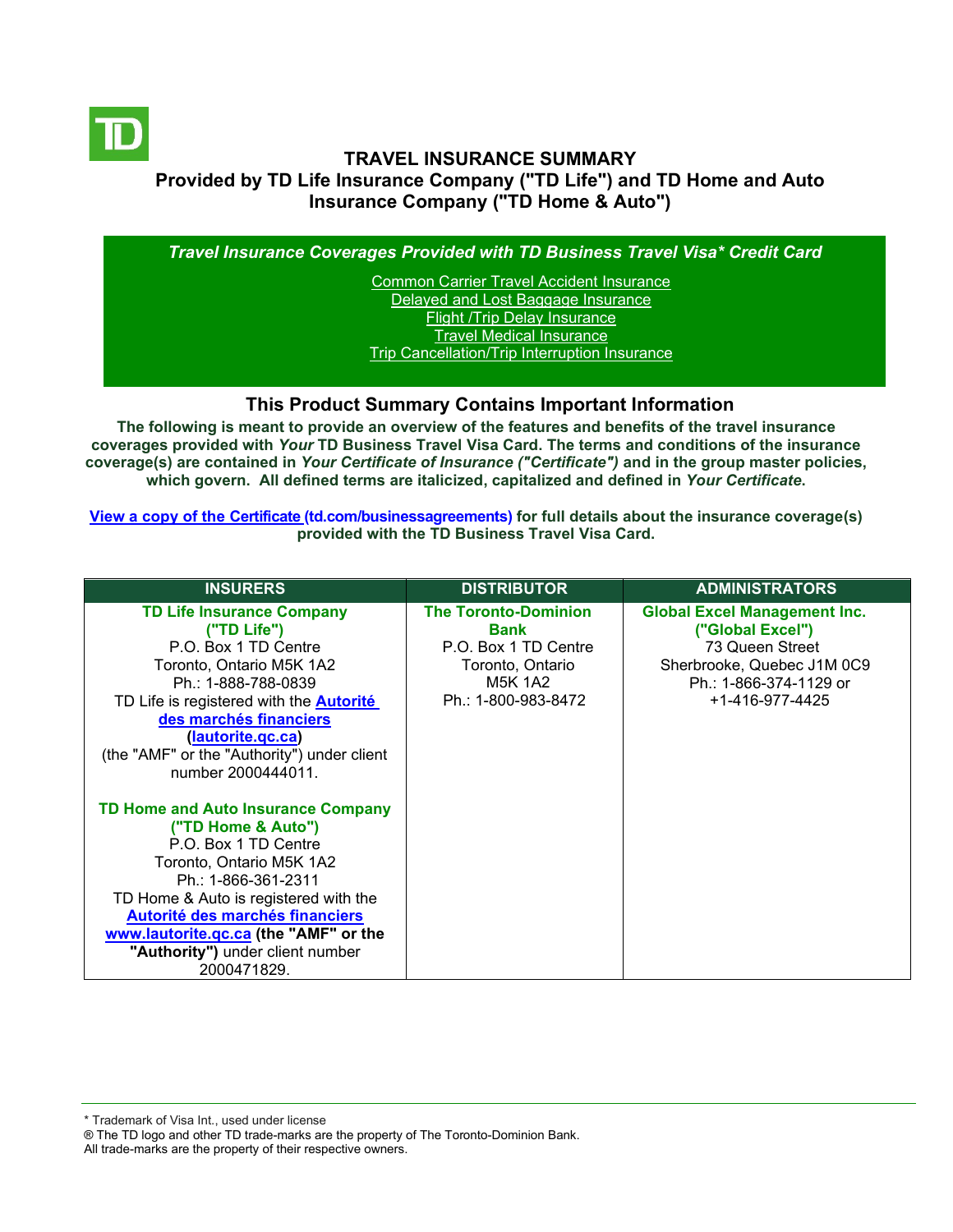

## **General Information You Need to Know**

The following is applicable to **all insurance coverage(s)** provided with the TD Business Travel Visa Card, unless otherwise specified*:*



**Complaint Handling:** For information about our complaint processing policy and where a complaint may be filed, please visit our Customer Service & Problem Resolution page at: **<https://www.tdinsurance.com/customer-service/problem-resolution>**.



**Misrepresentation:** *You* must be accurate and complete in *Your* dealings with the *Insurer* at all times. The *Insurer* will not pay a claim if *You*, any person insured under *Your Certificate* or anyone acting on *Your* behalf makes a misrepresentation, attempts to deceive or mislead the *Insurer*, or makes a fraudulent, false or exaggerated statement or claim.



**Cancellation:** Insurance coverage(s) are considered canceled on the date the credit card account is closed. If, at any time, *You* don't want these insurance coverages, *You* can decide not to use them or contact *Your* credit card provider to apply for a different credit card with alternative insurance coverages.



**Cost:** *Your* TD Business Travel Visa Card has an annual fee charged by *Your* credit card provider. No additional fee will be charged for the insurance coverages provided with the TD Business Travel Visa Card.



**Claims:** *You* must report *Your* claim to *Our Administrator* by calling 1-866-374-1129 no later than the following time limits after the covered event(s) occurred:

**Travel coverages:**

- **Common Carrier Travel Accident Insurance** 
	- o 30 days; refer to section 8 "Making a claim" for full details.
- **Delayed and Lost Baggage Insurance** 
	- o 45 days; refer to section 6 "Claims" for full details.
- **Flight/Trip Delay Insurance** 
	- o 45 days; refer to section 3 "Claims" for full details.
- **Travel Medical Insurance** 
	- o Immediately; refer to sections 11 "General Conditions" and 10 "How to make a claim" for full details.
- **Trip Cancellation/Trip Interruption Insurance** 
	- o Immediately; refer to sections 12 "General Conditions" and 10 "How to make a claim" for full details.

Once *We* have approved the claim, *We* will notify *You* and payment will be made within 60 days. If the claim has been denied, *We* will inform *You* of the claim denial reasons within 60 days. *You* can appeal the decision by submitting new information to *Our Administrator*. For complete details, please see the applicable claims section (as listed above) in *Your Certificate.*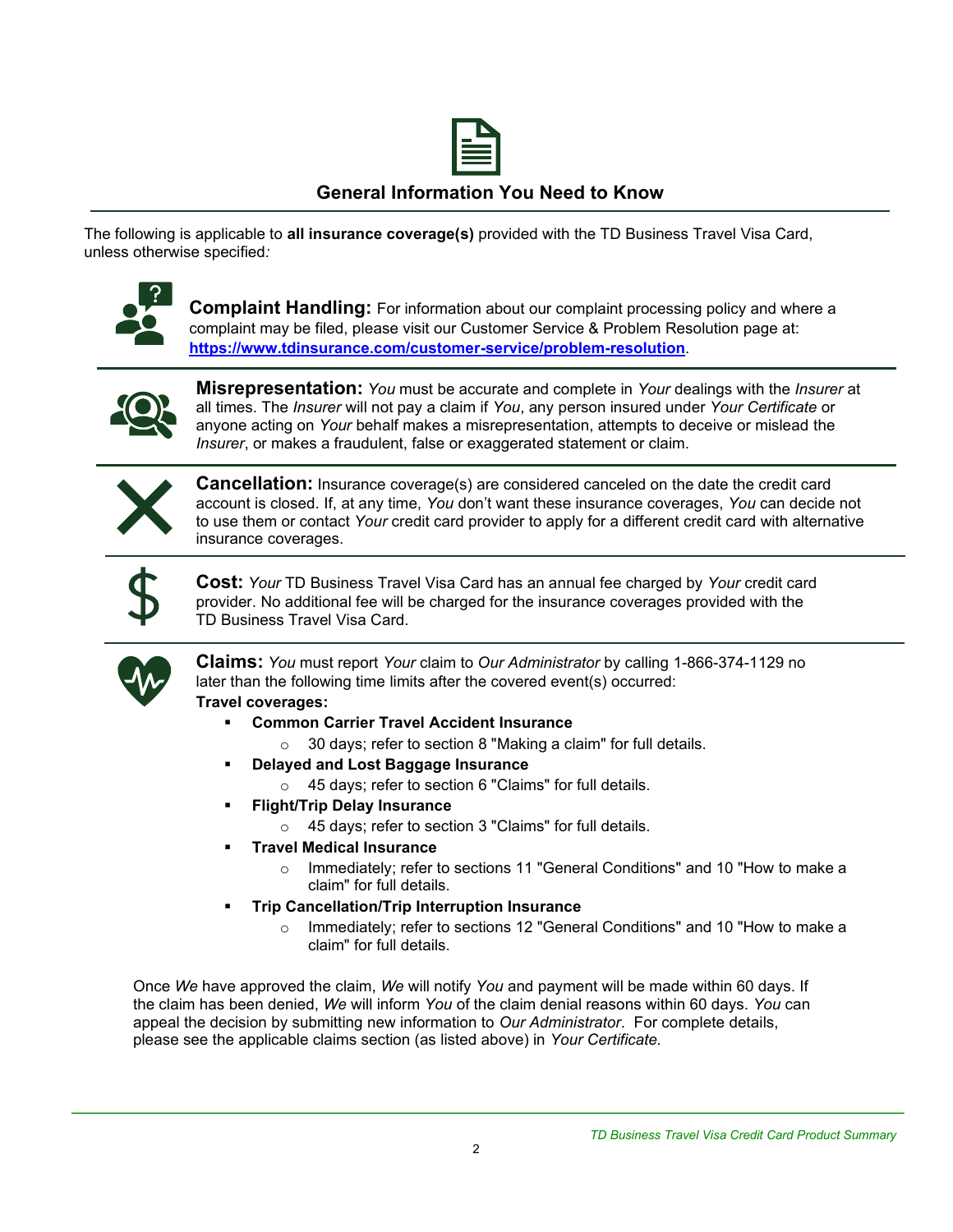# **General Information You Need to Know**

| <b>Eligibility:</b><br><b>Benefit</b>                                                             | <b>Who is Eligible</b>                                                                                   | <b>Additional Eligibility Requirements</b>                                                                                                                                                                                             |
|---------------------------------------------------------------------------------------------------|----------------------------------------------------------------------------------------------------------|----------------------------------------------------------------------------------------------------------------------------------------------------------------------------------------------------------------------------------------|
| <b>Common Carrier Accident</b><br>Insurance<br><b>Flight/Trip Delay Insurance</b>                 | <b>Account Holder</b>                                                                                    | The credit card must be in<br>good standing; and<br>The <i>Insured Person</i> must<br>be a resident of<br>Canada; and<br>be able to provide proof<br>of travel.                                                                        |
| Delayed and Lost Baggage<br><b>Insurance</b>                                                      | <b>Account Holder</b>                                                                                    | The credit card must be in<br>٠<br>good standing; and<br>The Account Holder must<br>be a resident of<br>٠<br>Canada; and<br>be able to provide proof<br>of travel.                                                                     |
| <b>Travel Medical Insurance</b><br><b>Trip Interruption/Trip</b><br><b>Cancellation Insurance</b> | <b>Account Holder</b><br><b>Account Holder's Spouse</b><br><b>Account Holder's Dependent</b><br>Children | The credit card must be in<br>٠<br>good standing; and<br>The <i>Insured Person</i> must:<br>be a resident of<br>Canada:<br>be able to provide proof<br>of travel; and<br>have a valid GHIP<br>٠<br>(Travel Medical<br>Insurance Only). |

**Note:** For full details, please see the "Eligibility" section and/or the definition of "*Insured Person*" in each *Certificate*.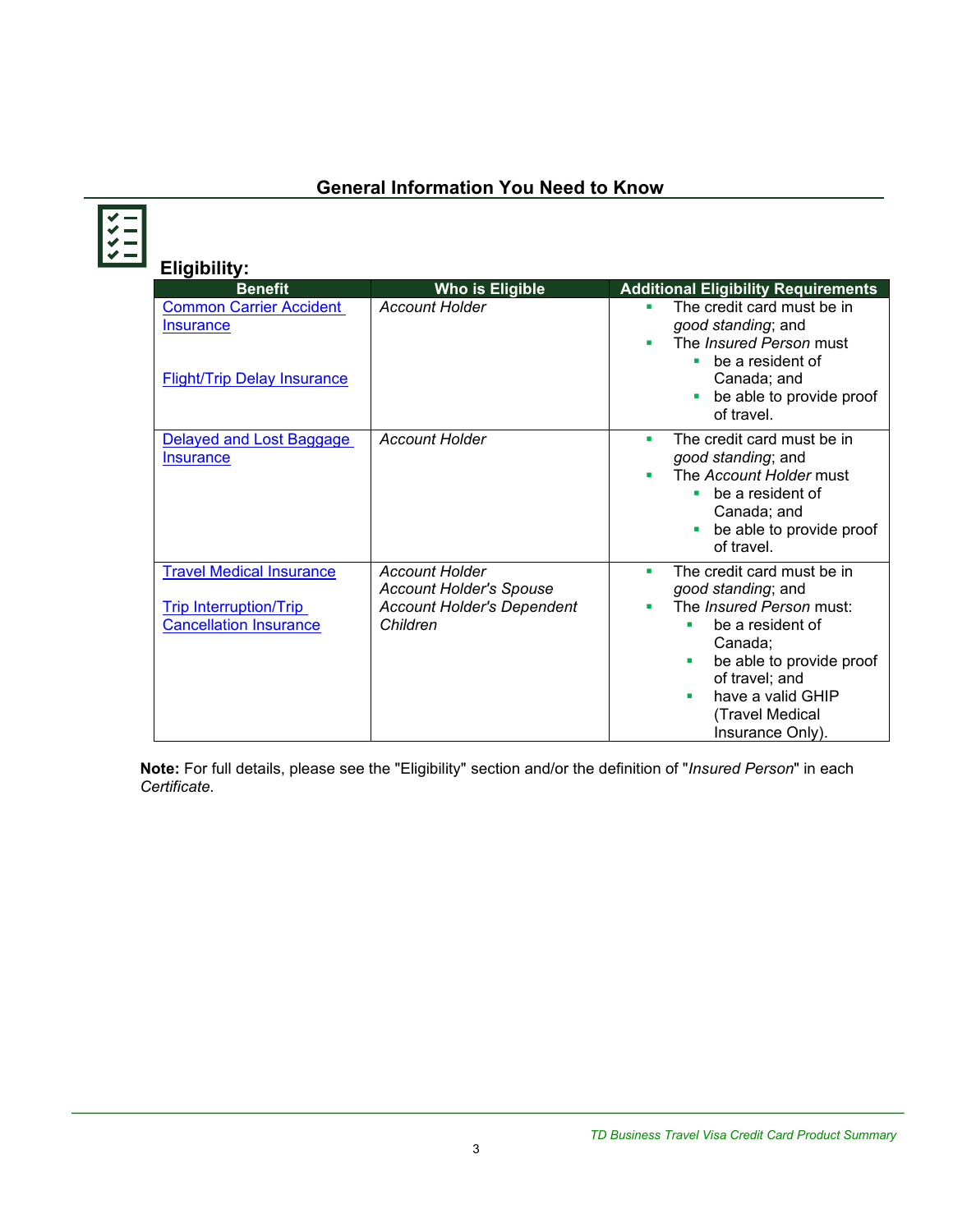

## **Common Carrier Travel Accident Insurance**

*Issued by TD Life under Group Policy Number TGV009 (the "Policy") to The Toronto-Dominion Bank (the "Policyholder"). Global Excel provides Claims and Assistance services under the Group Policy.*

## **What is included in this coverage?**

Common Carrier Travel Accident Insurance provides travel coverage if the *Insured Person(s)* suffers a covered *Loss* arising from and occurring on a *Covered Trip* while travelling on a *Common Carrier*.

## **What are the benefits?**

| <b>Benefit</b>                                                                                                            | <b>Maximum Benefit Payable</b> |
|---------------------------------------------------------------------------------------------------------------------------|--------------------------------|
| Accidental Death or Dismemberment, Loss of Sight, Speech, or Hearing<br><b>Benefit</b>                                    |                                |
| Accidental Loss of Life                                                                                                   | Up to \$500,000                |
| Accidental Loss of Speech and Hearing                                                                                     | Up to \$500,000                |
| Accidental Loss of Both Hands or Both Feet or Sight of both Eyes or a<br>combination of Hand, a Foot, or Sight of One Eye | Up to \$500,000                |
| Accidental Loss of One Arm or One Leg                                                                                     | Up to \$375,000                |
| Accidental Loss of One Hand or One Foot or Sight of One Eye                                                               | Up to \$333,350                |
| Accidental Loss of Speech or Hearing                                                                                      | Up to \$333,350                |
| Accidental Loss of Thumb and Index Finger of the same Hand                                                                | Up to \$166,650                |
| Paralysis - Quadriplegia (Complete paralysis of both upper and lower<br>limbs)                                            | Up to \$500,000                |
| Permanent Total Disability (Available only to Account Holder and Spouse)                                                  |                                |
| Paralysis - Paraplegia (Complete paralysis of both lower limbs)                                                           | Up to \$500,000                |
| Paralysis - Hemiplegia (Complete paralysis of upper and lower limbs of one<br>of side of the body)                        | Up to \$500,000                |
| <b>Permanent Total Disability</b>                                                                                         | Up to \$500,000                |
| Coma                                                                                                                      | Up to \$500,000                |
| <b>Special Benefits</b>                                                                                                   |                                |
| <b>Family Transportation Benefit</b>                                                                                      | Up to \$5,000                  |
| <b>Repatriation Benefit</b>                                                                                               | Up to \$10,000                 |
| <b>Rehabilitation Benefit</b>                                                                                             | Up to \$10,000                 |
|                                                                                                                           |                                |

**Note:** If an *Insured Person* has multiple *Losses* as a result of one accident, only the single largest benefit amount applicable to the *Loss* suffered is payable.

### **What are the limitations and exclusions?**

This insurance contains limitations and exclusions (e.g., *Loss* resulting from suicide, attempted suicide or loss that is intentionally self-inflicted*, Loss* caused by declared or undeclared war, etc.).

For complete details, please see the "Exclusions" (Section 7) and "General Conditions" (Section 10) sections in *Your Certificate.*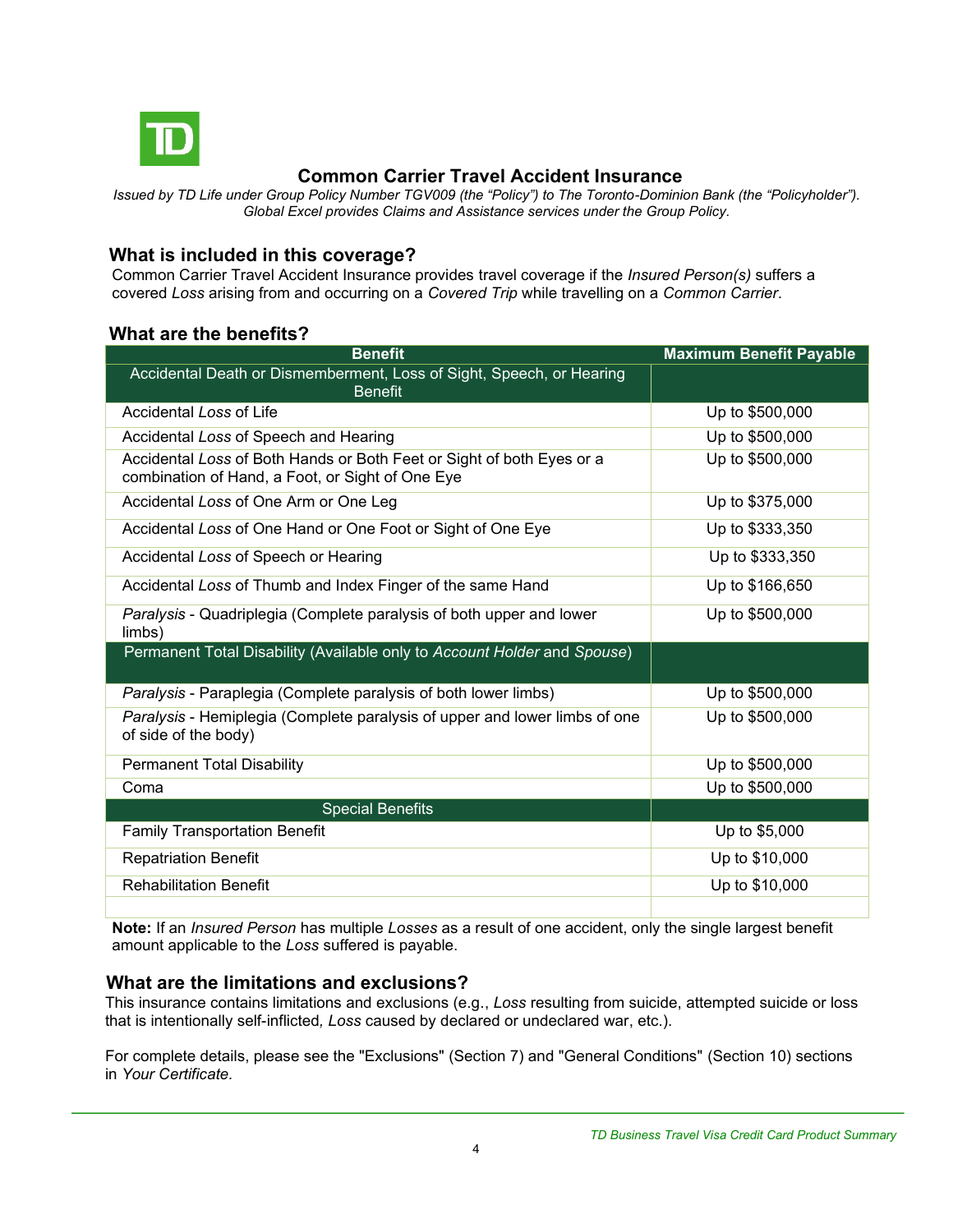

## <span id="page-4-0"></span> **Delayed and Lost Baggage Insurance**

*Issued by TD Home & Auto under Group Policy Number TDVB112008 (the "Policy") to The Toronto-Dominion Bank (the "Policyholder"). Global Excel provides Claims and Assistance services under the Group Policy.*

## **What is included in this coverage?**

Delayed and Lost Baggage Insurance provides financial protection if a traveler's baggage has been lost while on a *Covered Trip* or the baggage has been delayed upon arrival at the final destination.

## **What are the benefits?**

| <b>Benefit</b>                   | <b>Maximum Benefit Payable</b>                                                                                                                               |
|----------------------------------|--------------------------------------------------------------------------------------------------------------------------------------------------------------|
| <b>Delayed</b><br><b>Baggage</b> | For baggage delayed over 4 hours, up to \$1,000 of coverage per Covered<br>Person for the purchase of Essential Items, such as clothing and toiletries.      |
| Lost Baggage                     | Up to \$1,000 of coverage per Covered Person to reimburse You for the portion of<br>the replacement cost of personal property not covered by Common Carrier. |

**Note:** The total benefits payable for Delayed Baggage and Lost Baggage are subject to a maximum of \$1,000 per *Covered Person* per trip. To activate coverage, *You* must charge the full *Ticket* cost to *Your* TD Credit Card. Coverage will be in force while baggage is in the custody of the *Common Carrier*.

## **What are the limitations and exclusions?**

This insurance contains limitations and exclusions. For example, no coverage is provided for:

- Expenses incurred more than ninety-six (96) hours after arriving at the *Final Destination* as shown on the *Ticket*
- Expenses incurred after the *Checked Baggage* is returned to the *Covered Person*
- Baggage not checked
- Baggage held, seized, quarantined or destroyed by customs or a government agency
- Money
- **•** Securities
- Credit cards and other negotiable instruments
- Tickets and documents or *Losses* occurring when the *Checked Baggage* is delayed on a *Covered Person's* return to their home province or territory of residence.

For complete details, please see the "Exclusion and Limitations" (Section 5) and "General Conditions" (Section 7) sections in *Your Certificate.*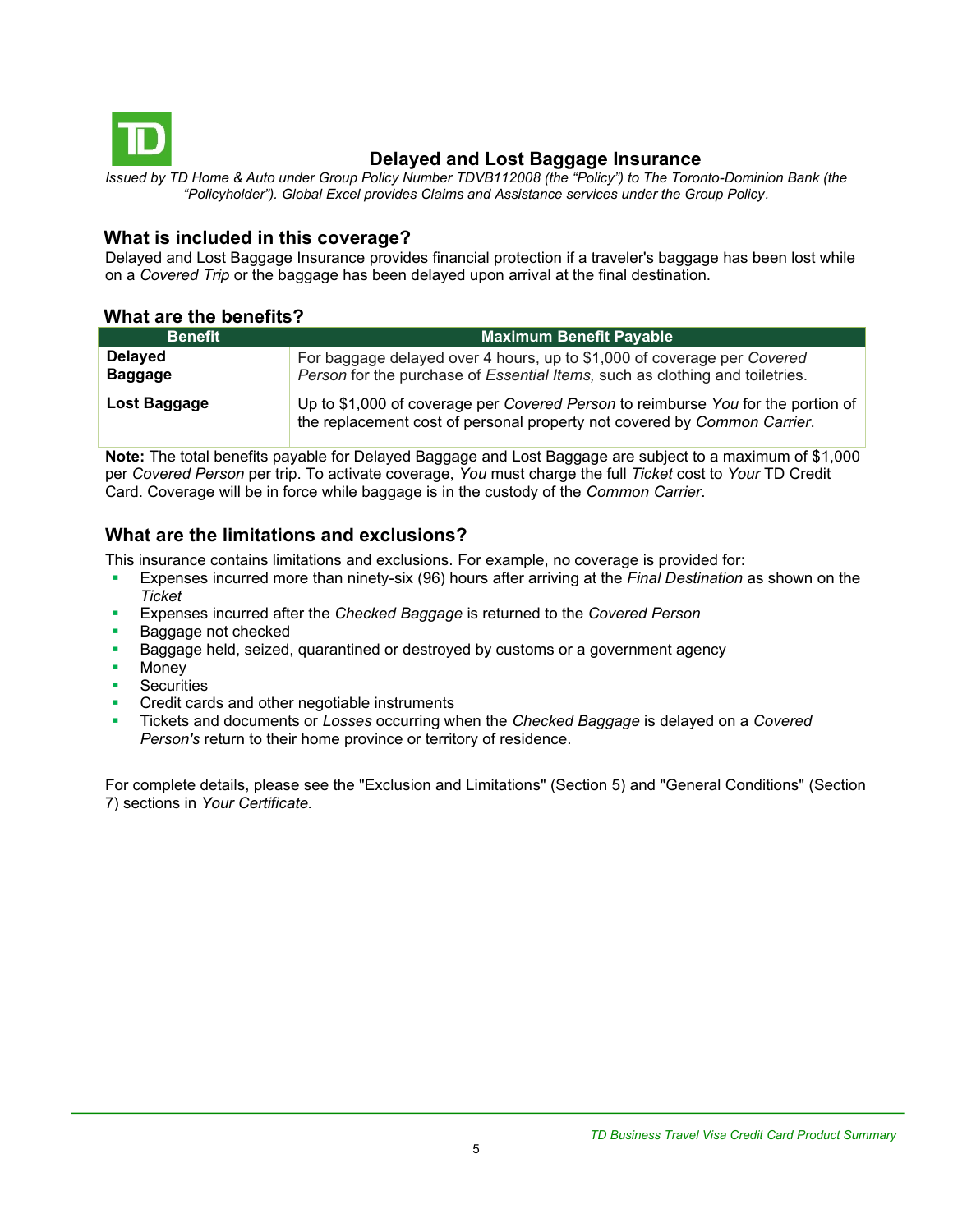

## <span id="page-5-0"></span> **Flight/Trip Delay Insurance**

*Issued by TD Home & Auto under Group Policy Number TGV010 (the "Policy") to The Toronto-Dominion Bank (the "Policyholder"). Global Excel provides Claims and Assistance services under the Group Policy.*

## **What is included in this coverage?**

Flight/Trip Delay Insurance provides travel coverage to reimburse reasonable expenses for meals, accommodation while delayed and reasonable additional ground transportation expenses.

### **What are the benefits?**

| <b>Benefit</b>     | <b>Maximum Benefit Payable</b>                                          |  |
|--------------------|-------------------------------------------------------------------------|--|
| <b>Flight/Trip</b> | Up to \$500 for reasonable expenses for meals and accommodation if Your |  |
| <b>Delay</b>       | flight/trip is delayed for an eligible cause for 4 hours or more.       |  |

**Note**: To activate coverage, *Your* full trip cost must be charged to *Your Account* and/or using *Your* TD Rewards Points.

#### **What are the limitations and exclusions?**

This insurance contains limitations and exclusions. For example, coverage does not include loss caused by:

- Any event made public prior to the date of booking
- **EXEDENT EXEDENT IS LAWS ISSUED BY ANY GOVERNMENT OF Public Authority**
- **EXECUTE:** Strikes or labor disputes
- Bomb search or threat

For complete details, please see the "\$500 Flight/Trip Delay Coverage" (Section 2) and "General Conditions" (Section 10) sections in *Your Certificate.*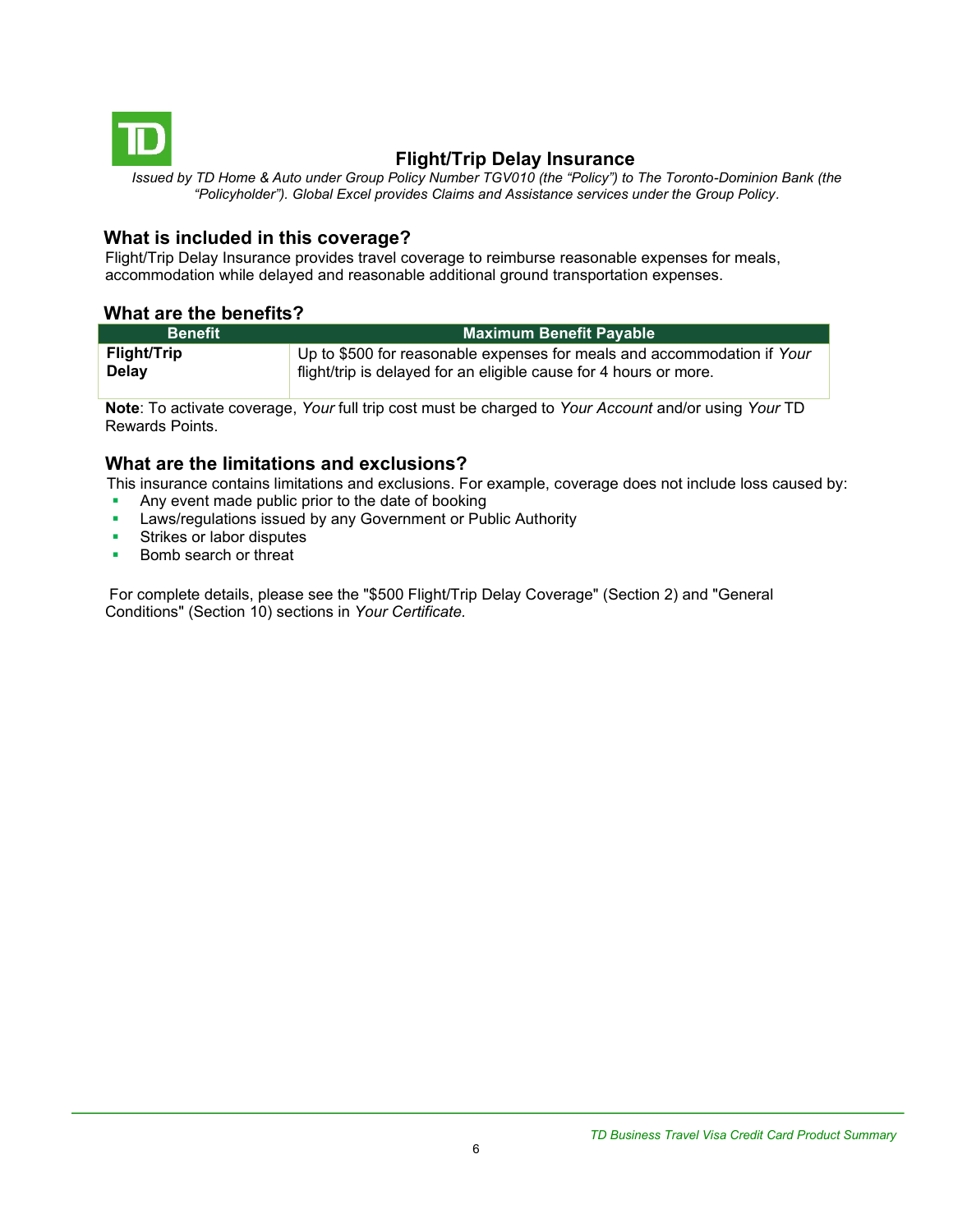

## <span id="page-6-0"></span>**Travel Medical Insurance**

*Underwritten by TD Life under Group Policy TI002 issued to The Toronto-Dominion Bank (the "Policyholder" or "TD Canada Trust"). Global Excel provides Claims and Assistance services.*

## **What is included in this coverage?**

Travel Medical Insurance coverage pays a benefit if an *Insured Person* suffers an eligible *Medical Emergency*  during a *Covered Trip*.

## **What are the benefits?**

| Coverage                                                                                                                                                                      | <b>Maximum Benefit Payable</b><br>(per Insured Person per Covered Trip)                              |
|-------------------------------------------------------------------------------------------------------------------------------------------------------------------------------|------------------------------------------------------------------------------------------------------|
| Medical Emergency Coverage including:<br>Hospital<br>Physician's bills<br>п<br>Diagnostic services<br>п<br>Ambulance<br>Medical appliances<br>п<br>Emergency return home<br>٠ | Up to \$2,000,000                                                                                    |
| Private duty nursing                                                                                                                                                          | Up to \$5,000                                                                                        |
| Accidental dental                                                                                                                                                             | Up to \$2,000                                                                                        |
| <b>Bedside Companion</b>                                                                                                                                                      | Round trip economy air fare and up to \$1,500 for meals<br>and accommodation for a Bedside Companion |
| <b>Travelling Companion</b>                                                                                                                                                   | One-way economy air fare                                                                             |
| Return and escort of Dependent Children                                                                                                                                       | One-way economy air fare and escort if required by airline                                           |
| Vehicle return                                                                                                                                                                | Up to \$1,000                                                                                        |
| Return of deceased                                                                                                                                                            | Up to \$5,000                                                                                        |

## **What are the limitations and exclusions?**

This insurance contains limitations and exclusions (e.g., *Medical Conditions* that are not *Stable*, pregnancy, child born on trip, excessive use of alcohol, high risk activities, etc.). This insurance may not cover claims related *to Pre-Existing Medical Conditions* (e.g., heart conditions, high blood pressure, arthritis, etc.) that existed prior to the date of departure.

For complete details, please see the "Limitations and Exclusions: What *Your* insurance does not cover" (Section 7) and "General Conditions" (Section 11) sections in *Your Certificate*.

### **What is the coverage period?**

If *You* are 64 years of age or under, coverage is provided for the first 15 consecutive days of *Your Covered Trip*. If *You* are 65 years of age or older, coverage is provided for the first 4 consecutive days of *Your Covered Trip*. If *Your* trip is longer, *You* can apply to top-up existing coverage by contacting our *Administrator* by telephone, if each *Insured Person* qualifies for coverage.